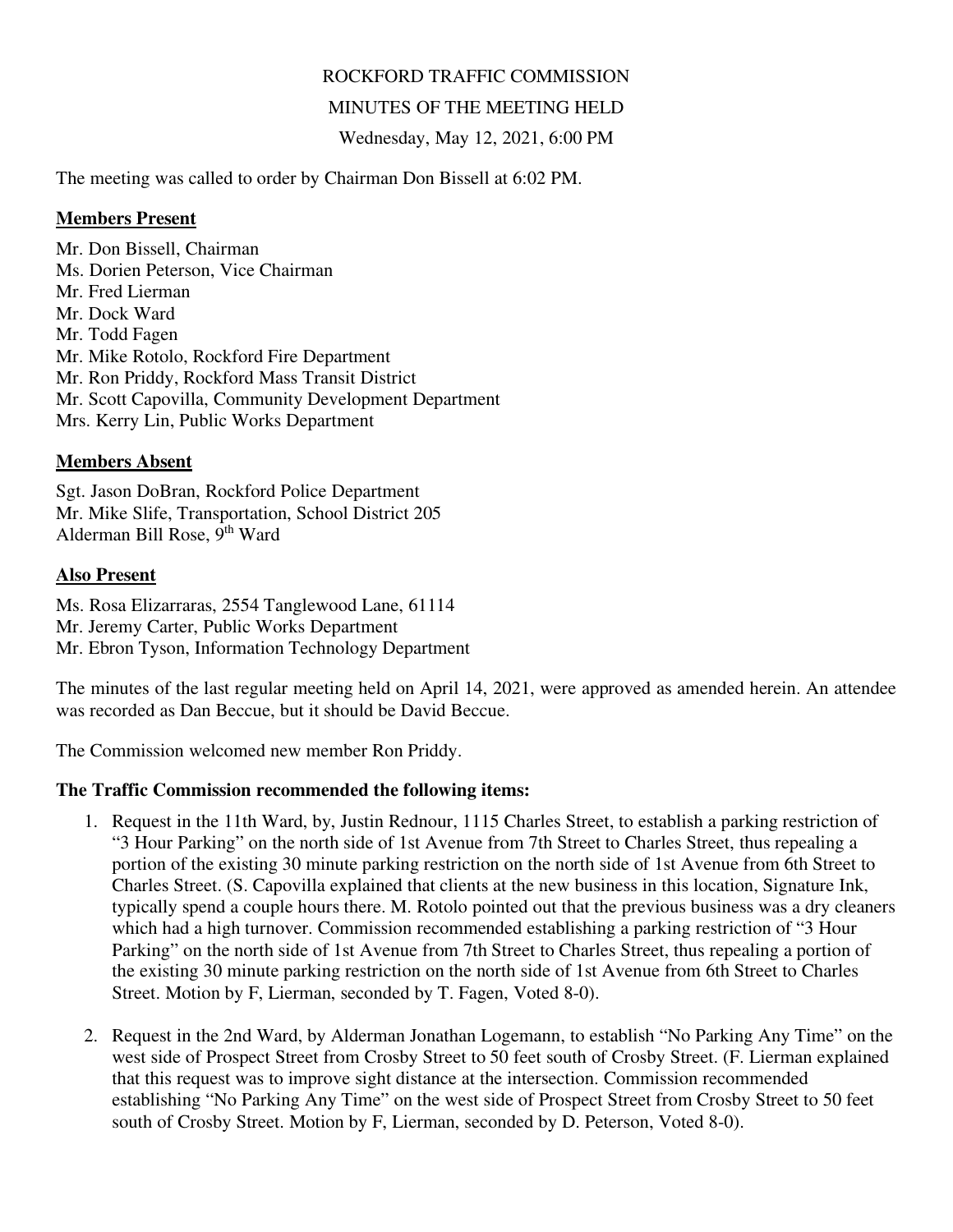- 3. Request in the 3rd Ward, by City Staff, to establish a parking restriction of "No Parking Any Time" on the west side of Church Street from Reynolds Street to Salem Street, thus repealing the current parking restrictions of "No Parking Any Time" on the west side of Church Street from Salem Street to 140 feet north of Salem Street and from Salem Street to 560 feet north of Salem Street. (K. Lin explained that this and the following item on the west side of Church Street are due in part to the closure of St. Peter's School as well as to clarify existing ordinances. These requests have been reviewed and approved by the church's business manager. Commission recommended establishing a parking restriction of "No Parking Any Time" on the west side of Church Street from Reynolds Street to Salem Street, thus repealing the current parking restrictions of "No Parking Any Time" on the west side of Church Street from Salem Street to 140 feet north of Salem Street and from Salem Street to 560 feet north of Salem Street. Commission also recommended repealing the current parking restriction of "No Parking Certain Times" on the west side of Church Street from Reynolds Street to 250 feet south of Reynolds Street. Motion by F, Lierman, seconded by D. Ward, Voted 8-0).
- 4. Request in the 3rd Ward, by City Staff, to repeal the current parking restriction of "No Parking Certain Times" on the west side of Church Street from Reynolds Street to 250 feet south of Reynolds Street (see above).
- 5. Request in the 3rd Ward, by City Staff, to establish Handicapped Parking on the east side of Church Street from 200 feet south of Reynolds Street to 420 feet south of Reynolds Street, thus repealing the current Handicapped Parking restriction on the east side of Church Street from 200 feet south of Reynolds Street to 350 feet south of Reynolds Street. (K. Lin explained that this and the following item on the east side of Church Street are to correct existing ordinances so that it reflects what is currently signed. These requests have been reviewed and approved by the church's business manager. Commission recommended establishing Handicapped Parking on the east side of Church Street from 200 feet south of Reynolds Street to 420 feet south of Reynolds Street, thus repealing the current Handicapped Parking restriction on the east side of Church Street from 200 feet south of Reynolds Street to 350 feet south of Reynolds Street. The Commission also recommended establishing "No Parking Any Time" on the east side of Church Street from 420 feet south of Reynolds Street to 470 feet south of Reynolds Street. Motion by F, Lierman, seconded by D. Ward, Voted 8-0).
- 6. Request in the 3rd Ward, by City Staff, to establish "No Parking Any Time" on the east side of Church Street from 420 feet south of Reynolds Street to 470 feet south of Reynolds Street (see above).

## **The Traffic Commission recommended taking "No Action" on the following items:**

- 1. Request in the 6th Ward, by Cassondra Losoya, 316 Fitch Road, to establish traffic control at the intersection of Fitch Road and Blair Street. (This and the following item were discussed together. K. Lin explained that there were potential minor sight issues at each intersection. City staff will look into whether tree trimming is needed at the Blair Street intersection. In addition, M. Rotolo commented that the RFD will do some trimming around the fire hydrant at this intersection. Due to low traffic volumes and no accidents, the Commission recommended taking "No Action". Motion by F, Lierman, seconded by S. Capovilla, Voted 7-1).
- 2. Request in the 6th Ward, by Cassondra Losoya, 316 Fitch Road, to establish traffic control at the intersection of Fitch Road and Lyle Street (see above).
- 3. Request in the 1st Ward, by Alderman Timothy Durkee, to establish "No Parking Any Time" on the west side of Tanglewood Lane north of Spring Creek Road. (Ms. Rosa Elizarraras explained the impacts which would be caused if this item were approved. Her household has four drivers and they often have company which overflows their driveway. M. Rotolo commented that if there was no parking available